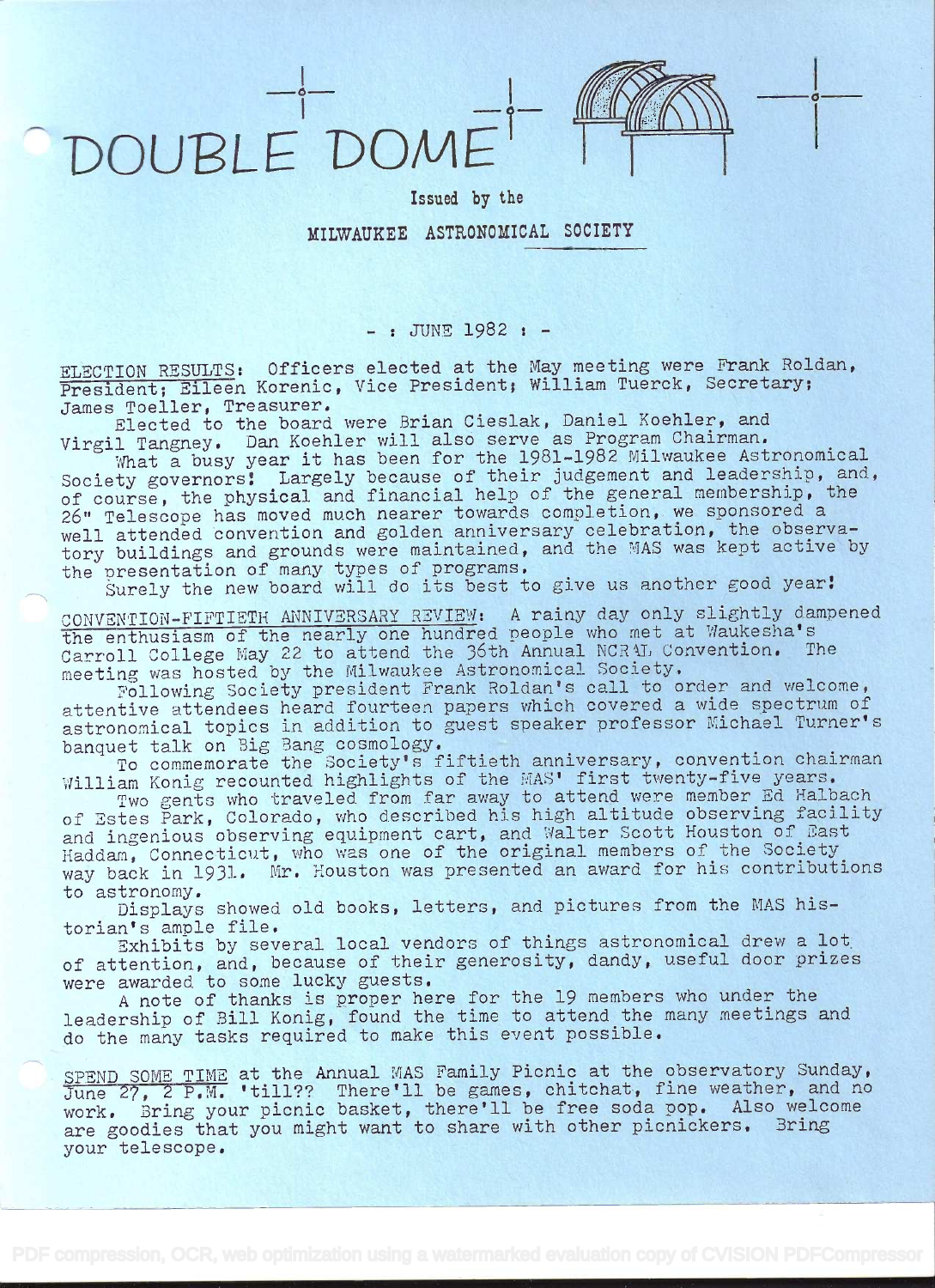OPEN HOUSE: The first public Open House of the season was well-attended. The sky was crystal clear and beautiful with the nearly full moon and gem-like planets spread out in a nearly straight row.

Open House nights will take place, rain or shine, on June 18, July 9, 30, August 13, 27, and September lO, all Friday nights. Programs begin at 8 P.M.

The observatory is located west of New Berlin about a mile west of Calhoun Rd. (Hy. KX) on Observatory road.

Chairman Virgil Tangney needs assistants. Call 327-7976 or just come out. Bring your 'scopes. Our visitors find them a great attraction!

Gerry Samolyk is trying to make big bucks for finishing the mirror by selling soft drinks and souvenir pins which he makes while you wait, For your comfort, bring a light jacket and some bug-off.

HELP RAISE MONEY for finishing the 26" mirror by bringing salable items (no junk, please) to the observatory. They will be offered for sale at a big flea market at Wirth Park in Brookfield sometime in August or September. Newspapers will give the date.

Good times to bring your things are at an Open House, Saturday mornings (call Gerry Samolyk first), or at the picnic.

WATCH THE TOTAL LUNAR ECLIPSE on Tuesday morning, July 6! The full moon will enter Earth's shadow at 12:33 A.M. CDT, become darkest at 2:31 A.M. as it passes through the exact shadow center, and make last contact at  $4:29$  $\blacksquare$ 

This event may be similar to that of May 25, 1975. See the two descriptive articles in the August 1975 Sky and Telescope.

Get a few hours sleep beforehand and enjoy the show! If you miss it, there'll be another on the night of Dec.  $29-30$ .

NAME-NAMEPLATE CONTEST: The three observatories have domes so the Society newsletter will need a new name and name-olate.

You will win a prize if you submit the winning sketch and name.

Entries will be judged for aptness. Artistic ability is not required. Send your entry(s) to Frank Roldan, 3842 W. Park Hill Av., Milwaukee, Wis. 53208.

ALCON '82: Information packets are available by writing Ed. & Helen Davis, P. O. Box 5203, Peoria, IL. 61601 or calling (309) 676-7143. Call 933-3052 if you have questions.

26" (0.6m) TELESCOPE UPDATE: Gerry Samolyk and crew are finalizing the dome, more of the mount has been positioned, and the mirror has been shipped for grinding.

WANTED: One or two male roommates to share a room at Alcon '82 in Peoria July 21-25. Will leave Wed. morning July 21, and drive directly to Peoria FREE OF TRANSPORTATION CHARGE! Will return to Milwaukee Sun. morning July 25. Please call Dan Koehler at 544-1178 between 5-9 P.M. for details.

BOARD MEETINGS: Please see the Calendar of Events for June, July, and September. Board members will meet at the Observatory at 7:30 P.M.

YOU NEED NOT PAY YOUR 1983 DUES until September but payment now would be appreciated by Treasurer Jim Toeller. Use the handy tear-off on the last page.